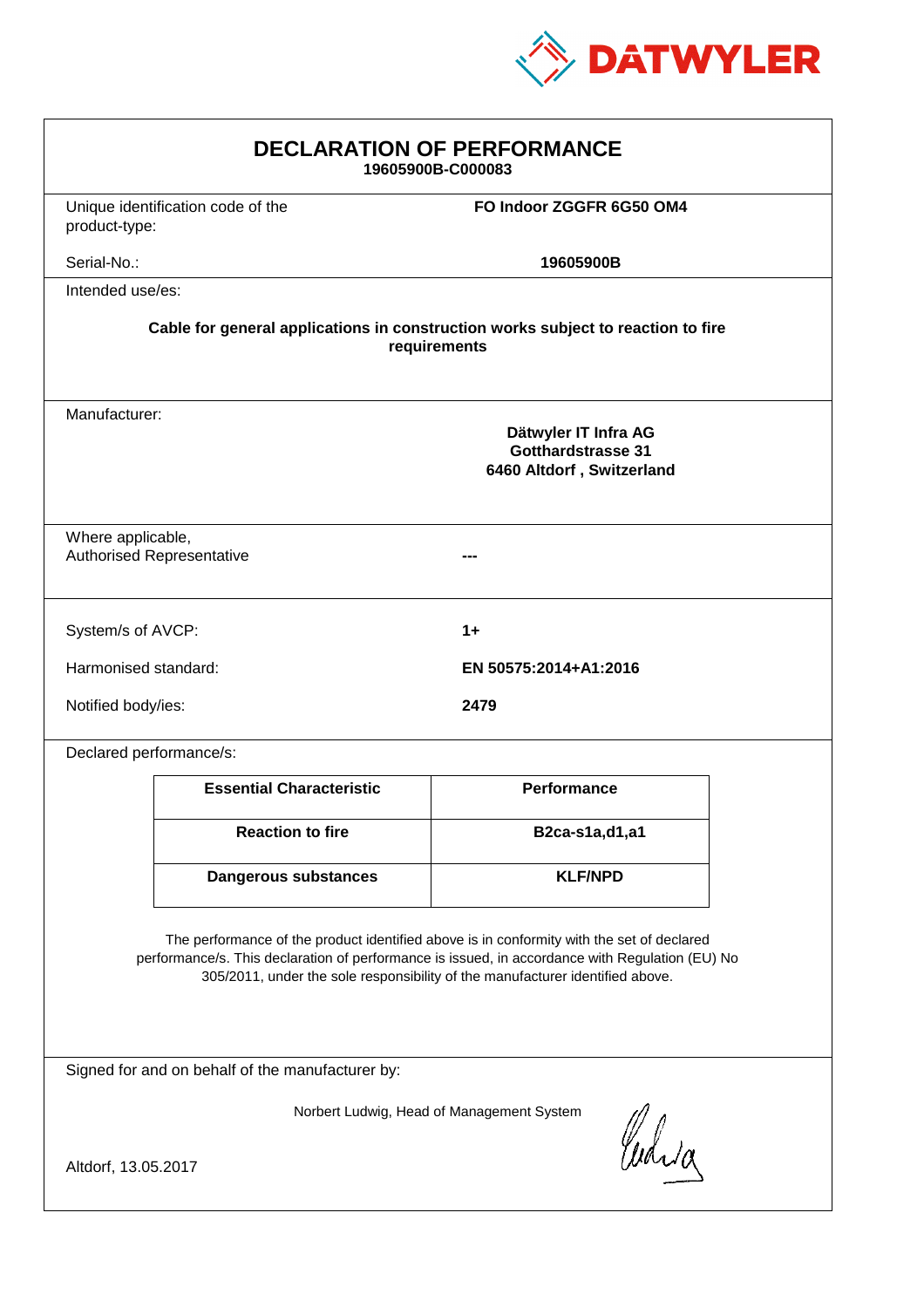

| LEISTUNGSERKLÄRUNG<br>19605900B-C000083                                                                                                                                                                                                                    |                                             |                                                                         |  |  |
|------------------------------------------------------------------------------------------------------------------------------------------------------------------------------------------------------------------------------------------------------------|---------------------------------------------|-------------------------------------------------------------------------|--|--|
|                                                                                                                                                                                                                                                            | Eindeutiger Kenncode des Produkttyps:       | FO Indoor ZGGFR 6G50 OM4                                                |  |  |
| Serien-Nr.:                                                                                                                                                                                                                                                |                                             | 19605900B                                                               |  |  |
| Verwendungszweck(e):                                                                                                                                                                                                                                       |                                             |                                                                         |  |  |
| Kabel/Leitung für allgemeine Anwendungen in Bauwerken in Bezug auf die<br>Anforderungen an das Brandverhalten                                                                                                                                              |                                             |                                                                         |  |  |
| Hersteller:                                                                                                                                                                                                                                                |                                             | Dätwyler IT Infra AG<br>Gotthardstrasse 31<br>6460 Altdorf, Switzerland |  |  |
| Wo anwendbar, Bevollmächtigter:                                                                                                                                                                                                                            |                                             |                                                                         |  |  |
|                                                                                                                                                                                                                                                            |                                             |                                                                         |  |  |
| Leistungsbeständigkeit:                                                                                                                                                                                                                                    | System(e) zur Bewertung und Überprüfung der | $1+$                                                                    |  |  |
| Harmonisierte Norm:                                                                                                                                                                                                                                        |                                             | EN 50575:2014+A1:2016                                                   |  |  |
| Notifizierte Stelle(n):<br>2479                                                                                                                                                                                                                            |                                             |                                                                         |  |  |
| Erklärte Leistung(en):                                                                                                                                                                                                                                     |                                             |                                                                         |  |  |
|                                                                                                                                                                                                                                                            | <b>Wesentliche Merkmale</b>                 | Leistung                                                                |  |  |
|                                                                                                                                                                                                                                                            | <b>Brandverhalten</b>                       | B2ca-s1a,d1,a1                                                          |  |  |
|                                                                                                                                                                                                                                                            | Gefährliche Stoffe                          | <b>KLF/NPD</b>                                                          |  |  |
| Die Leistung des vorstehenden Produkts entspricht der erklärten Leistung/den erklärten<br>Leistungen. Für die Erstellung der Leistungserklärung im Einklang mit der Verordnung (EU) Nr.<br>305/2011 ist allein der obengenannte Hersteller verantwortlich. |                                             |                                                                         |  |  |
| Unterzeichnet für den Hersteller und im Namen des Herstellers von:                                                                                                                                                                                         |                                             |                                                                         |  |  |
| Norbert Ludwig, Head of Management System<br>Waia<br>Altdorf, 13.05.2017                                                                                                                                                                                   |                                             |                                                                         |  |  |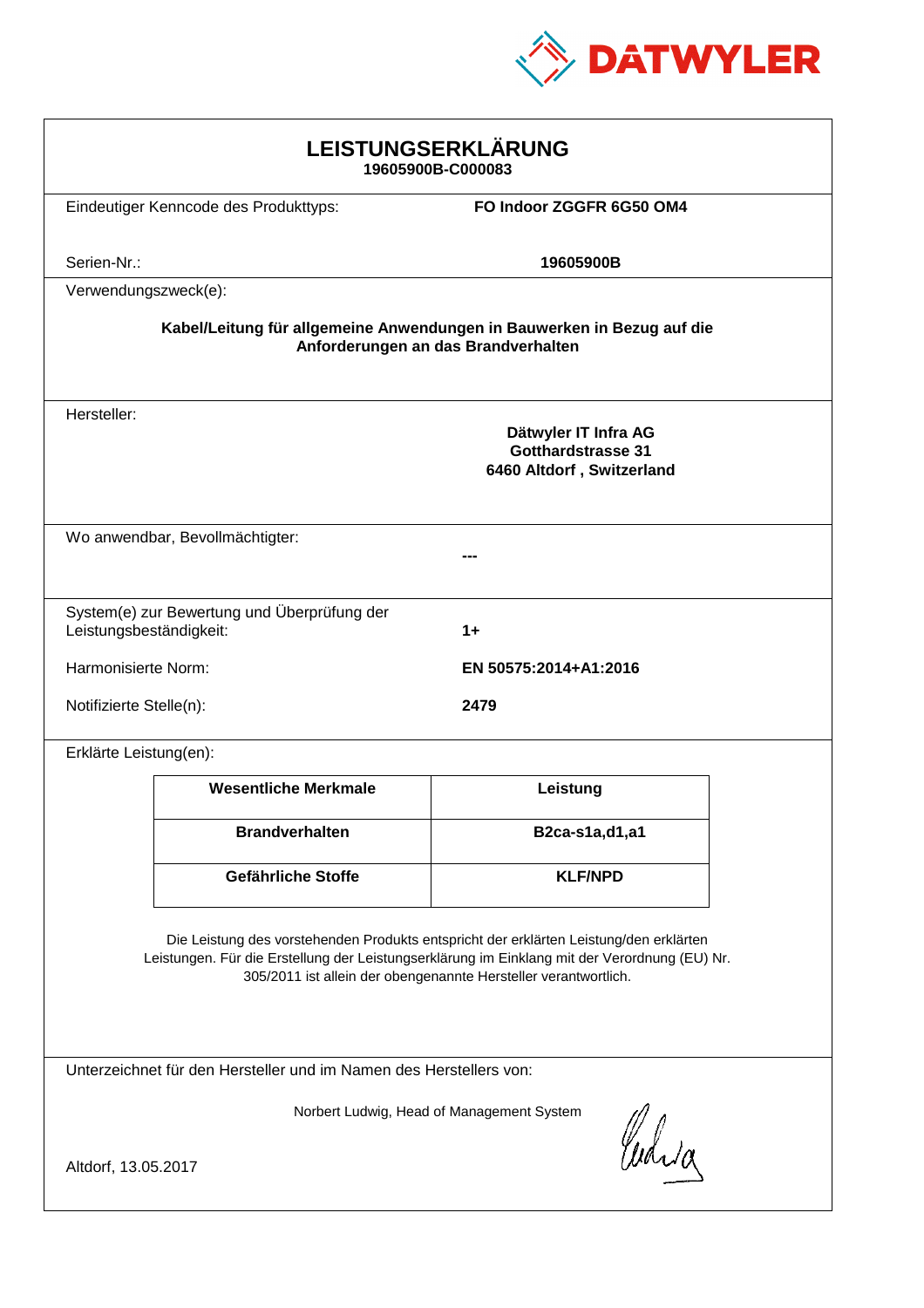

| <b>PRESTATIEVERKLARING</b><br>19605900B-C000083                                                                                                                                                                                                                             |                                  |                                                                                |  |  |
|-----------------------------------------------------------------------------------------------------------------------------------------------------------------------------------------------------------------------------------------------------------------------------|----------------------------------|--------------------------------------------------------------------------------|--|--|
| producttype:                                                                                                                                                                                                                                                                | Unieke identificatiecode van het | FO Indoor ZGGFR 6G50 OM4                                                       |  |  |
| Serienr.:                                                                                                                                                                                                                                                                   |                                  | 19605900B                                                                      |  |  |
| Beoogd(e) gebruik(en):                                                                                                                                                                                                                                                      |                                  |                                                                                |  |  |
| Kabels voor algemene toepassingen in bouwwerken die onder<br>voorschriften inzake materiaalgedrag bij brand vallen                                                                                                                                                          |                                  |                                                                                |  |  |
| Fabrikant:                                                                                                                                                                                                                                                                  |                                  | Dätwyler IT Infra AG<br><b>Gotthardstrasse 31</b><br>6460 Altdorf, Switzerland |  |  |
| indien van toepassing, Gemachtigde:                                                                                                                                                                                                                                         |                                  |                                                                                |  |  |
| Het systeem of de systemen voor de<br>beoordeling en verificatie van de<br>$1+$<br>prestatiebestendigheid:<br>Geharmoniseerde norm:<br>EN 50575:2014+A1:2016<br>2479<br>Aangemelde instantie(s):                                                                            |                                  |                                                                                |  |  |
| Aangegeven prestatie(s)                                                                                                                                                                                                                                                     |                                  |                                                                                |  |  |
|                                                                                                                                                                                                                                                                             | Essentiële kenmerken             | <b>Prestatie</b>                                                               |  |  |
|                                                                                                                                                                                                                                                                             | <b>Brandreactie</b>              | B2ca-s1a,d1,a1                                                                 |  |  |
|                                                                                                                                                                                                                                                                             | Gevaarlijke stoffen              | <b>KLF/NPD</b>                                                                 |  |  |
| De prestaties van het hierboven omschreven product zijn conform de aangegeven prestaties. Deze<br>prestatieverklaring wordt in overeenstemming met Verordening (EU) nr. 305/2011 onder de exclusieve<br>verantwoordelijkheid van de hierboven vermelde fabrikant verstrekt. |                                  |                                                                                |  |  |
| Ondertekend voor en namens de fabrikant door:                                                                                                                                                                                                                               |                                  |                                                                                |  |  |
| Norbert Ludwig, Head of Management System<br>Curia<br>Altdorf, 13.05.2017                                                                                                                                                                                                   |                                  |                                                                                |  |  |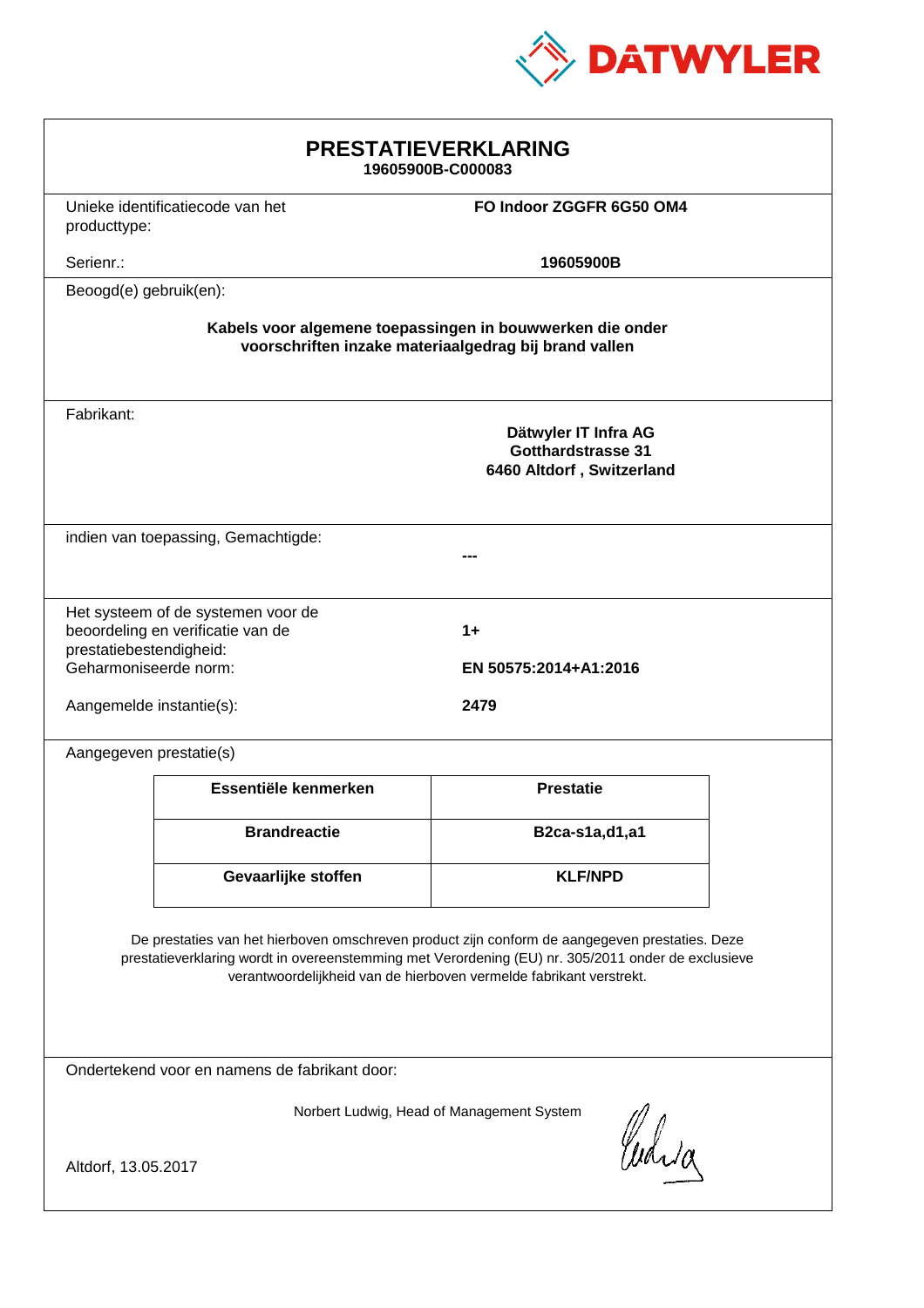

| DÉCLARATION DES PERFORMANCES<br>19605900B-C000083                                                                                                                                                                                                                |                                                                                                                |                                                                                |  |  |  |
|------------------------------------------------------------------------------------------------------------------------------------------------------------------------------------------------------------------------------------------------------------------|----------------------------------------------------------------------------------------------------------------|--------------------------------------------------------------------------------|--|--|--|
| produit type:                                                                                                                                                                                                                                                    | Code d'identification unique du                                                                                | FO Indoor ZGGFR 6G50 OM4                                                       |  |  |  |
| Numéro de série:                                                                                                                                                                                                                                                 |                                                                                                                | 19605900B                                                                      |  |  |  |
|                                                                                                                                                                                                                                                                  | Usage(s) prévu(s):                                                                                             |                                                                                |  |  |  |
|                                                                                                                                                                                                                                                                  | Câble pour applications générales dans les ouvrages de construction soumis<br>aux exigences de réaction au feu |                                                                                |  |  |  |
| Fabricant:                                                                                                                                                                                                                                                       |                                                                                                                | Dätwyler IT Infra AG<br><b>Gotthardstrasse 31</b><br>6460 Altdorf, Switzerland |  |  |  |
|                                                                                                                                                                                                                                                                  | Le cas échéant, Mandataire                                                                                     |                                                                                |  |  |  |
| performances:<br>Norme harmonisée:<br>Organisme(s) notifié(s):                                                                                                                                                                                                   | Système(s) d'évaluation et de<br>vérification de la constance des                                              | $1+$<br>EN 50575:2014+A1:2016<br>2479                                          |  |  |  |
|                                                                                                                                                                                                                                                                  | Performance(s) déclarée(s):                                                                                    |                                                                                |  |  |  |
|                                                                                                                                                                                                                                                                  | Caractéristique essentielle                                                                                    | <b>Performance</b>                                                             |  |  |  |
|                                                                                                                                                                                                                                                                  | Réaction au feu                                                                                                | B2ca-s1a,d1,a1                                                                 |  |  |  |
|                                                                                                                                                                                                                                                                  | <b>Substances dangereuses</b>                                                                                  | <b>KLF/NPD</b>                                                                 |  |  |  |
| Les performances du produit identifié ci-dessus sont conformes aux performances déclarées.<br>Conformément au règlement (UE) no 305/2011, la présente déclaration des performances est<br>établie sous la seule responsabilité du fabricant mentionné ci-dessus. |                                                                                                                |                                                                                |  |  |  |
|                                                                                                                                                                                                                                                                  | Signé pour le fabricant et en son nom par:                                                                     |                                                                                |  |  |  |
| Norbert Ludwig, Head of Management System<br>Which                                                                                                                                                                                                               |                                                                                                                |                                                                                |  |  |  |
| Altdorf, 13.05.2017                                                                                                                                                                                                                                              |                                                                                                                |                                                                                |  |  |  |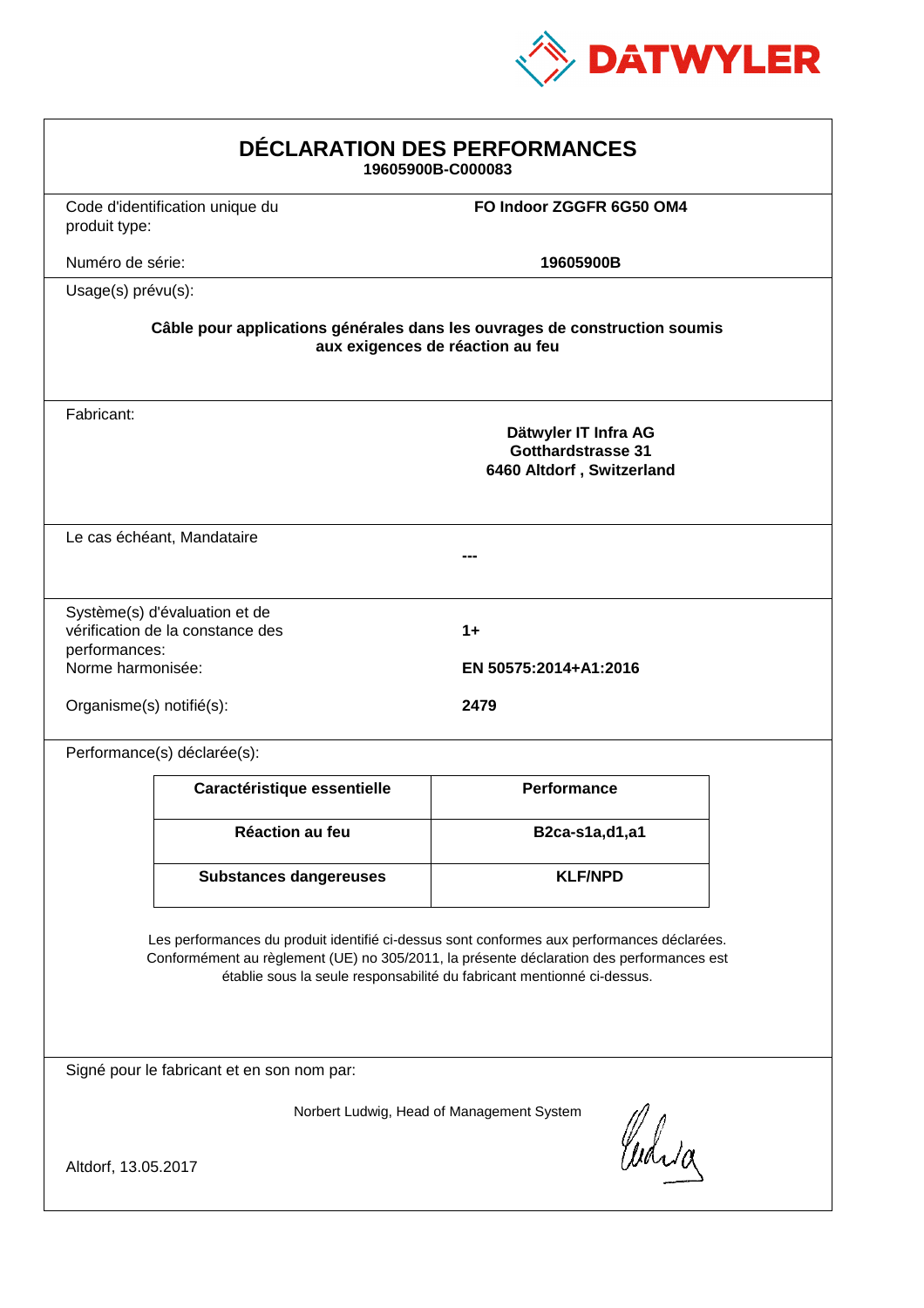

| <b>DECLARACIÓN DE PRESTACIONES</b><br>19605900B-C000083                                                                                                                                                                                                                                        |                                                                               |                             |  |  |
|------------------------------------------------------------------------------------------------------------------------------------------------------------------------------------------------------------------------------------------------------------------------------------------------|-------------------------------------------------------------------------------|-----------------------------|--|--|
| producto tipo:                                                                                                                                                                                                                                                                                 | Código de identificación única del                                            | FO Indoor ZGGFR 6G50 OM4    |  |  |
| Número de serie:                                                                                                                                                                                                                                                                               |                                                                               | 19605900B                   |  |  |
| Usos previstos:                                                                                                                                                                                                                                                                                |                                                                               |                             |  |  |
| Cable sujeto a requisitos de reacción al fuego para aplicaciones generales en obras<br>de construcción                                                                                                                                                                                         |                                                                               |                             |  |  |
| Fabricante:                                                                                                                                                                                                                                                                                    | Dätwyler IT Infra AG<br>Gotthardstrasse 31<br>6460 Altdorf, Switzerland       |                             |  |  |
|                                                                                                                                                                                                                                                                                                | En su caso, Representante autorizado:                                         |                             |  |  |
| $(EVCP)$ :<br>Norma armonizada:                                                                                                                                                                                                                                                                | Sistemas de evaluación y verificación<br>de la constancia de las prestaciones | 1+<br>EN 50575:2014+A1:2016 |  |  |
| Organismos notificados:<br>2479                                                                                                                                                                                                                                                                |                                                                               |                             |  |  |
|                                                                                                                                                                                                                                                                                                | Prestaciones declaradas:                                                      |                             |  |  |
|                                                                                                                                                                                                                                                                                                | Característica esencial                                                       | <b>Prestaciones</b>         |  |  |
|                                                                                                                                                                                                                                                                                                | Reacción al fuego                                                             | B2ca-s1a,d1,a1              |  |  |
|                                                                                                                                                                                                                                                                                                | Sustancias peligrosas                                                         | <b>KLF/NPD</b>              |  |  |
| Las prestaciones del producto identificado anteriormente son conformes con el conjunto de<br>prestaciones declaradas. La presente declaración de prestaciones se emite, de conformidad con<br>el Reglamento (UE) nº 305/2011, bajo la sola responsabilidad del fabricante arriba identificado. |                                                                               |                             |  |  |
| Firmado por y en nombre del fabricante por:                                                                                                                                                                                                                                                    |                                                                               |                             |  |  |
| Norbert Ludwig, Head of Management System<br>Curia                                                                                                                                                                                                                                             |                                                                               |                             |  |  |
| Altdorf, 13.05.2017                                                                                                                                                                                                                                                                            |                                                                               |                             |  |  |